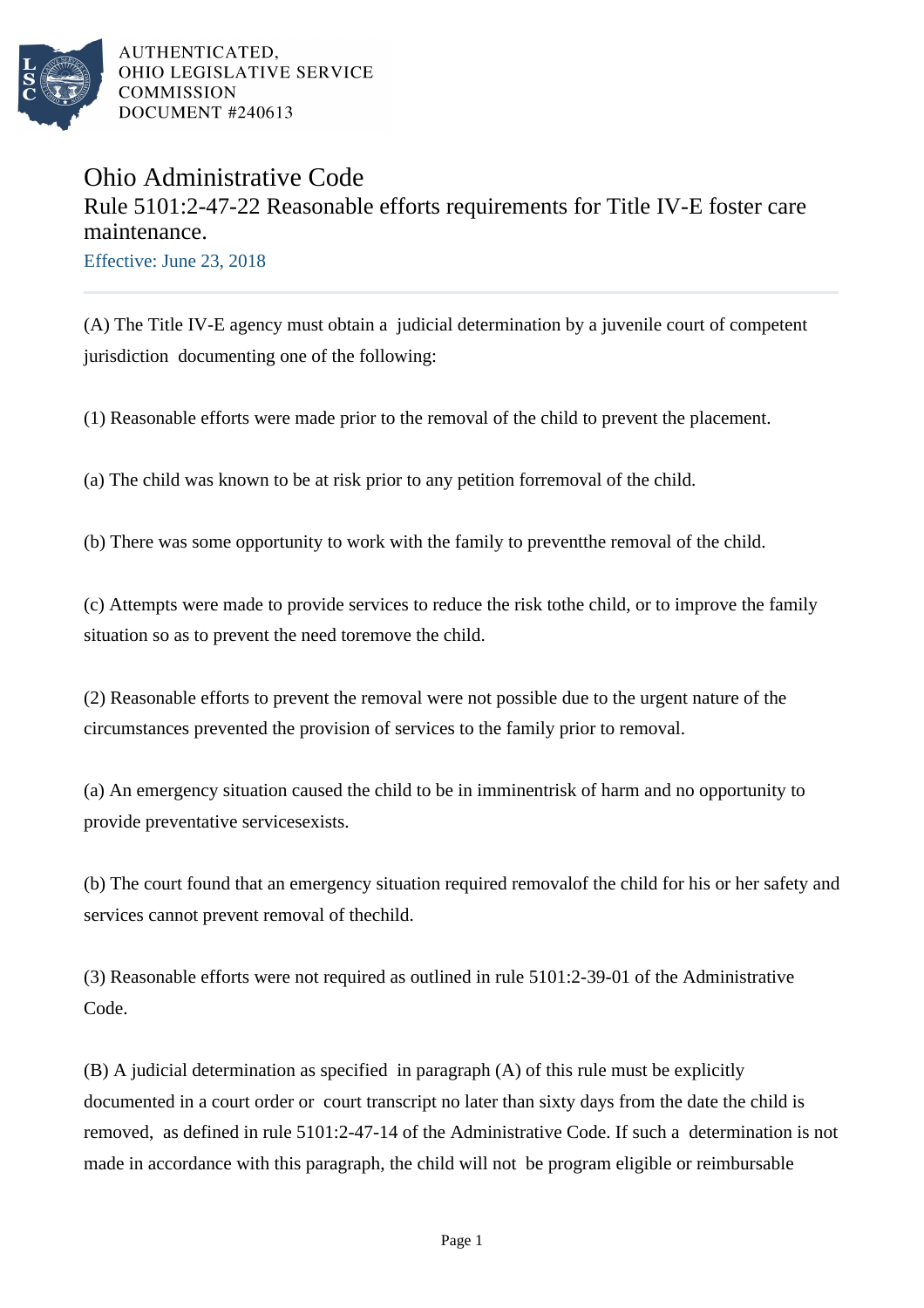

AUTHENTICATED. OHIO LEGISLATIVE SERVICE **COMMISSION** DOCUMENT #240613

under Title IV-E for the entire substitute care episode.

In situations where a child is in a detention facility at the time the legal responsibility is directly ordered to the Title IV-E agency, the court order placing the child into detention will serve as the initial court order that removed the child from the specified relative.

(C) The Title IV-E agency which has legal responsibility for a child must obtain a judicial determination by a juvenile court of competent jurisdiction signifying that reasonable efforts were made by the Title IV-E agency to finalize the permanency plan for a child placed in substitute care:

(1) Within twelve months of whichever of the following occurs first:

(a) The date the child is adjudicated abused, neglected, dependent, unruly or delinquent, or

(b) Sixty days after the child was initially removed from a specified relative and placed into substitute care or into detention; and

(2) At least once every twelve months thereafter.

(3) If such a determination is not made in accordance with this paragraph:

(a) The child becomes non-reimbursable under Title IV-E from the end of the twelfth month following the date the child is considered to have entered foster care; and

(b) The child will remain non-reimbursable under Title IV-E through the first day of the month in which the reasonable efforts to finalize the permanency plan requirement is met.

(c) If a hearing is held regarding reasonable efforts, but the court does not issue a journal entry documenting the determination until a later date, the case remains reimbursable and the written judicial determination, once issued, will apply retroactively to the date of the hearing.

(D) If a judicial determination of reasonable efforts is not included as required in the court order, a transcript of the court proceedings is the only other documentation that will be acceptable to verify